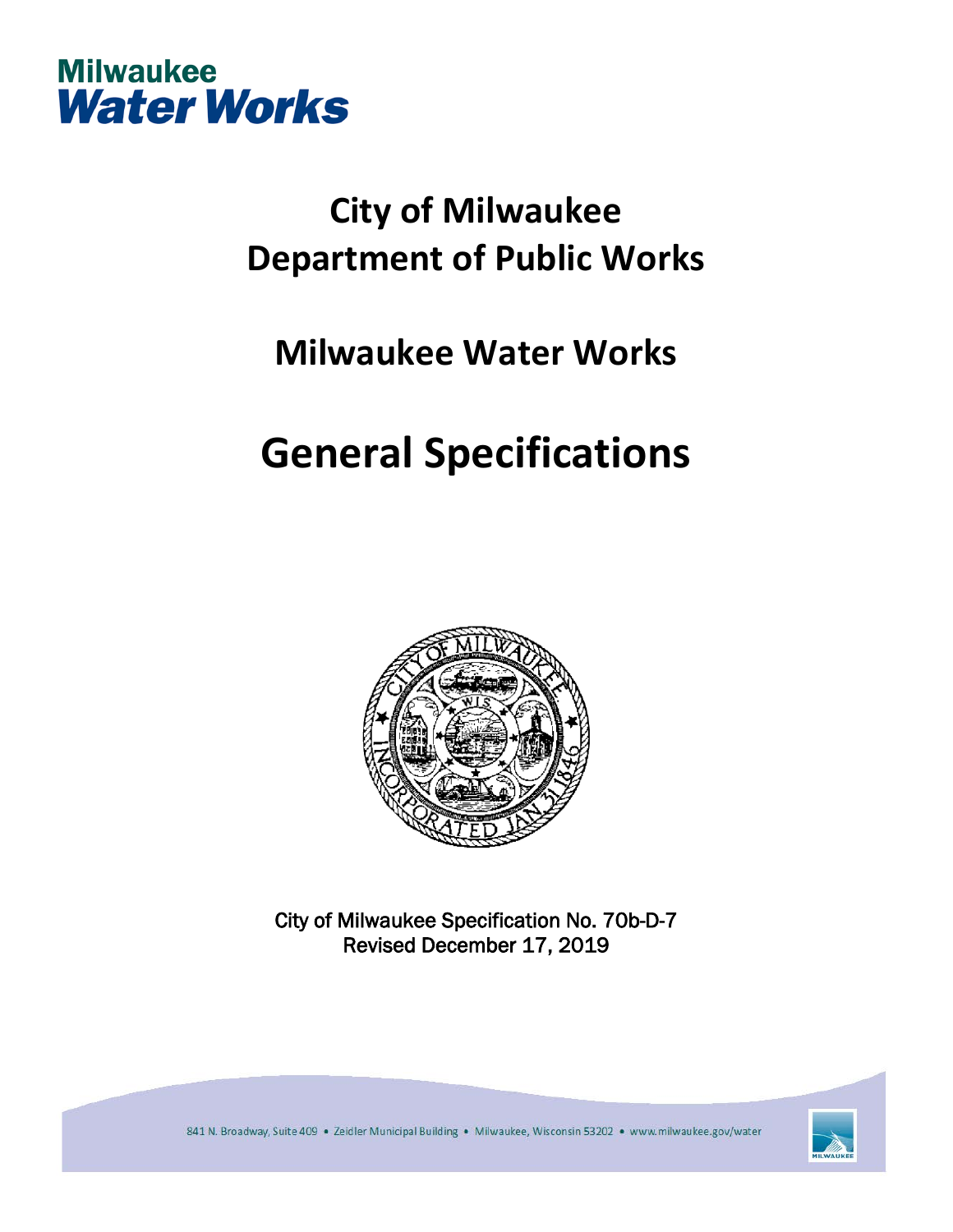#### NOTE: THIS SPECIFICATION AND ANY ACCOMPANYING SPECIFICATION OR BID CAN BE APPEALED.

YOUR APPEAL MUST BE SUBMITTED IN WRITING TO THE CITY PURCHASING DIRECTOR FOR ALL BIDS NO LATER THAN FIVE (5) WORKING DAYS PRIOR TO BID OPENING.

YOUR APPEAL MUST NOT ONLY IDENTIFY THE PROVISION, TERM OR CONDITION THAT IS CAUSING PROBLEMS, BUT ALSO YOUR PROPOSED ALTERNATE POSITION, TERM OR CONDITION AND BE SUPPORTED BY TECHNICAL DATA, TEST RESULTS AND OTHER INFORMATION.

CONTACT THE APPROPRIATE PURCHASING AGENT OR THE PROCUREMENT SPECIALIST FOR APPEAL FILING INSTRUCTIONS.

APPEALS RECEIVED LATER THAN FIVE (5) WORKING DAYS PRIOR TO BID OPENING OR WITHOUT SUFFICIENT DETAILS WILL NOT BE CONSIDERED.

**NOTICE** 

AN APPEAL FEE OF 1% (CHECK OR MONEY ORDER) OF THE ESTIMATED DOLLAR AMOUNT OF THIS CONTRACT IS REQUIRED WITH A BID SPECIFICATION APPEAL. THIS FEE IS A PREREQUISITE FOR PURSUING THE APPEAL AND MUST ACCOMPANY THE APPEAL. THE APPEAL FEE WILL BE RETURNED IF THE APPEAL IS UPHELD.

CAUTION: A BID THAT DOES NOT FULLY COMPLY WITH ALL OF THE PROVISIONS, TERMS, AND CONDITIONS OF THIS OR ANY ACCOMPANYING SPECIFICATION AND BID, MAY BE DETERMINED AS A COUNTEROFFER AND MAY RESULT IN THE BID BEING REJECTED FOR NON-RESPONSIVENESS.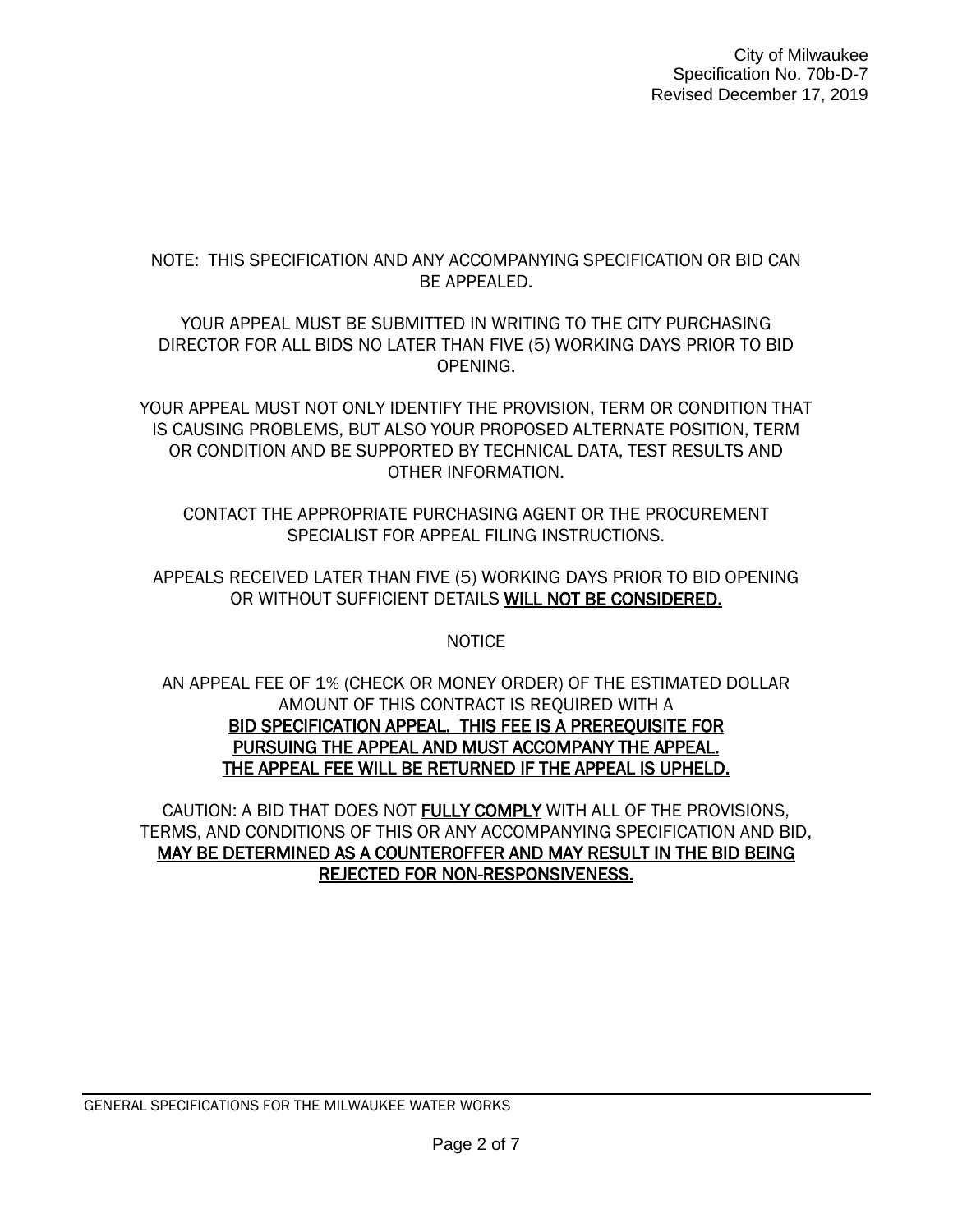- I. GENERAL It is the intent of this specification, and all accompanying specifications, to describe the minimum requirements for the materials to be purchased by the City of Milwaukee for the Milwaukee Water Works (MWW). All items, details of construction or features not specifically mentioned, which are regularly furnished in order to provide a complete unit, shall be furnished by the successful bidder at the bid price and shall conform in strength, quality of material and workmanship that typically are provided by the engineering practice indicated in this specification.
- II. MATERIAL SPECIFICATIONS MWW material specifications are available as part of the bid package and also available on the MWW website: [https://city.milwaukee.gov/water/PermitsSpecs.](https://city.milwaukee.gov/water/PermitsSpecs)
- III. NSF APPROVAL All materials furnished to the Milwaukee Water Works, and which will be in direct or indirect contact with potable drinking water, shall be in compliance with NSF 61 Drinking Water System Components - Health Effects.
- IV. WARRANTY The furnishing contractor warrants that the materials and component parts furnished hereunder will be of merchantable quality, will conform to applicable specifications, drawings, designs, samples or descriptions, will be free from any defects, faulty construction and poor workmanship and will be suitable for normal usage in a water distribution system.

The minimum warranty shall be 100% Parts and Labor and shall remain in effect for a minimum of two (2) years from date of acceptance or one (1) year from date of installation, whichever occurs first. Under this provision, the furnishing contractor/supplier agrees to repair or replace within a reasonable time, any material or accessories found to be defective during the warranty period at no cost to the City.

If 10% of the material furnished under the same contract develop or exhibit similar defects after installation, the furnishing contractor shall also pay the labor, equipment and material costs incurred by the Milwaukee Water Works in replacing the defective material.

- V. AWARD AUTHORITY The City Purchasing Director will be the sole judge of the quality and suitability of the equipment, materials and/or services offered in its determination of the successful bidder.
- VI. STANDARDS Reference to the American Water Works Association (AWWA) and American Society for Testing and Materials (ASTM) designations mentioned herein (wherever applicable) shall mean the latest particular AWWA Standard and ASTM specification and/or test procedure in effect at the time the bids are taken.

Whenever material components are to be made in accordance with AWWA or ASTM standards, the furnishing contractor shall be held responsible for the proper conformance of all applicable test requirements and testing procedures.

VII. SERVICE The furnishing contractor must have a satisfactory record of providing parts and providing service for these materials and components bid. Bids will not be considered from vendors who have previously failed to provide parts and satisfactory service.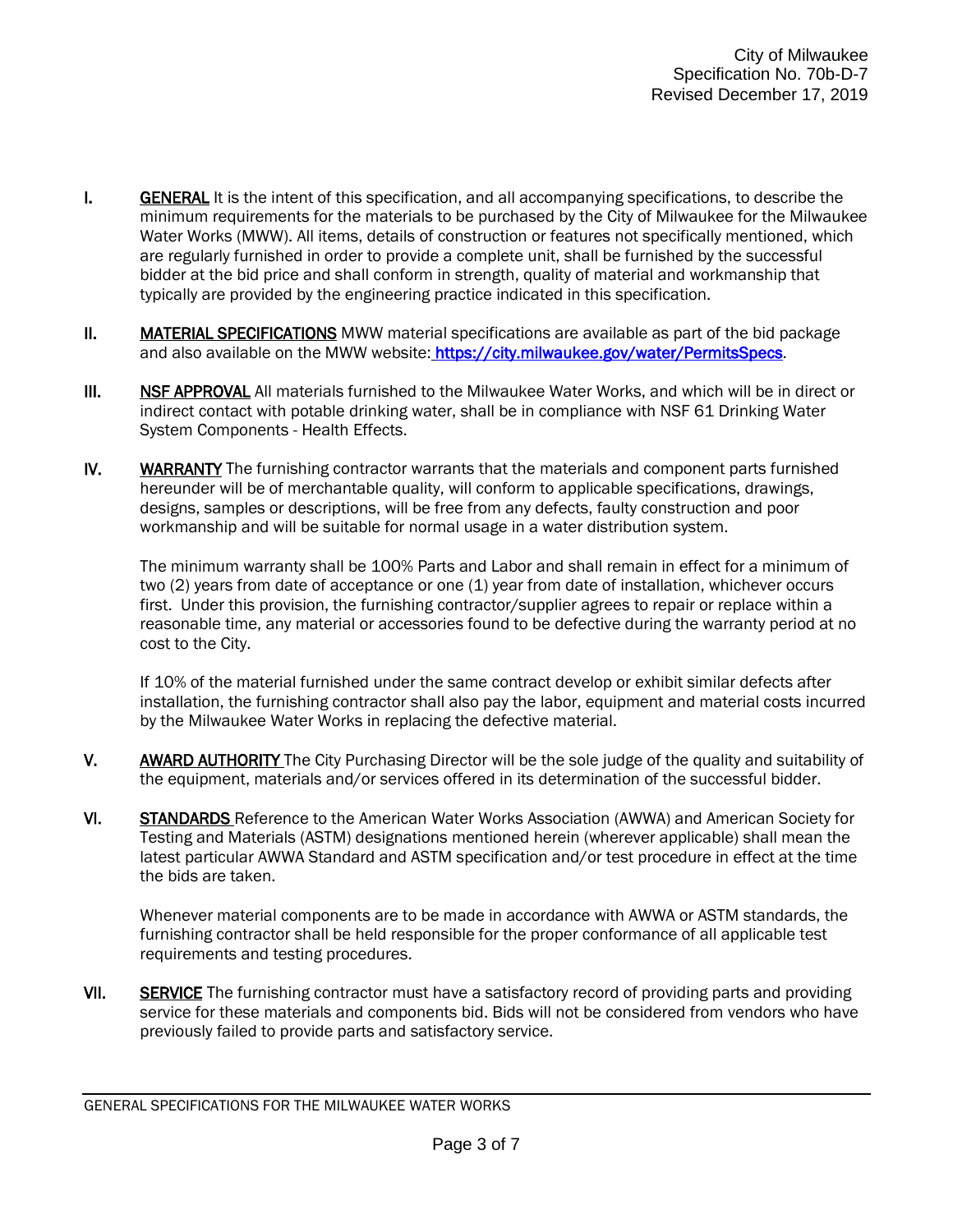- VIII. **INTERCHANGEABILITY** All material of the same manufacturer and model, regardless of the year manufactured, shall have interchangeable component parts.
- IX. DEMONSTRATION Upon request of the Department of Administration Purchasing Division, bidders shall submit for demonstration a sample of the material they intend to furnish on their bid.
- X. SHIPPING AND DELIVERY Shipments shall be made on flatbed truck or semi-trailer with removable sides or top. Whenever possible, merchandise is to be placed on non-returnable pallets/in containers or baskets, with like items on/in each container for easier handling. Baskets/container items will be labeled as to product type and quantities included. All material shall be secured in place in such a manner as to prevent damage to the components and coatings during shipment.

Carrier is required to notify the City of Milwaukee Water Works 24 hours prior to delivery to allow for personnel and equipment to be available for unloading at either 414-286-2827, 414-286-0669 or 414-286-6123 (Milwaukee Water Works Field Headquarters is located at 3850 N. 35th Street). Each delivery will be accompanied by a packing list indicating the City of Milwaukee Purchase Order Number. No deliveries shall be made after 2:30 P.M. No collect deliveries will be accepted. The City of Milwaukee will be responsible for unloading.

XI. BID SUBMITTAL DATA When requested, bidders must submit with their bid sufficient number of drawings of the material they intend to furnish. These drawings shall show the manner in which the material and auxiliary pieces will be assembled, all pertinent dimensions and the estimated weight of the complete unit.

Sufficient data and literature must be submitted to indicate compliance with the corresponding material specification.

- XII. SUBMITTALS AFTER AWARD OF CONTRACT After the award of the contract, the furnishing contractor shall, upon request, submit to the Superintendent of Milwaukee Water Works for approval, three (3) sets of drawings for the materials being furnished.
	- A. The drawing submittal shall show the following information:
		- 1. Internal construction details, overall dimensions, materials of components, the weight of the material and the Manufacturer's name.
		- 2. One (1) set of drawings will be returned to the furnishing contractor marked "Reviewed – No Exceptions Taken", "Reviewed – Returned with Comments", "Reviewed – Revise and Resubmit", or "Rejected". All materials shall be furnished in accordance with these approved drawings.
		- 3. After making corrections and notations, the furnishing contractor shall submit four (4) sets of certified approved drawings to the Superintendent of Milwaukee Water Works for record and distribution.
		- 4. All material shall be furnished in accordance with these certified approved drawings.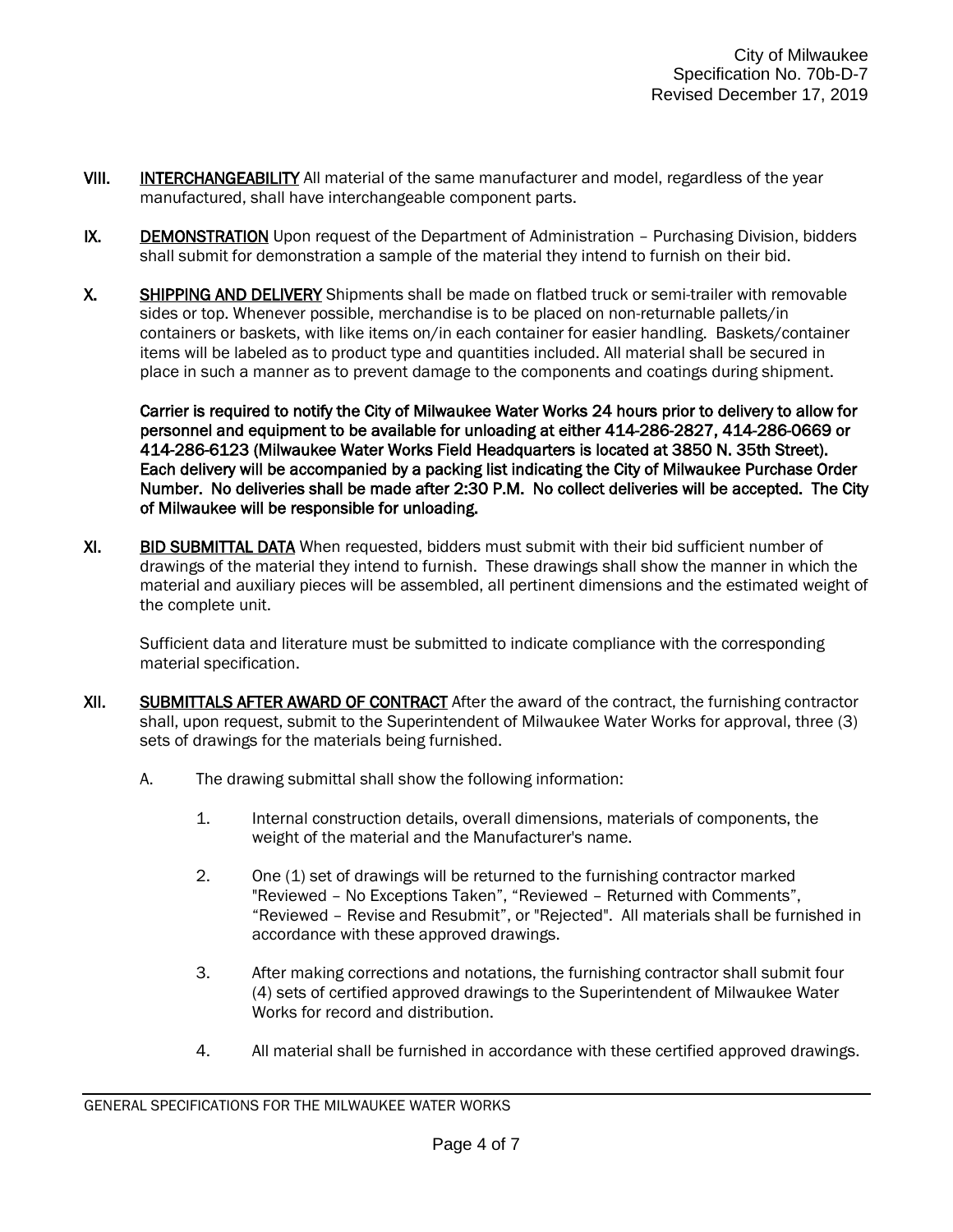- 5. Whenever there is a change in the design of a component of the item(s) being furnished, the furnishing contractor shall submit a detailed drawing showing this change.
- XIII. EXTERIOR FASTENERS All exterior bolts and nuts, plugs, pins and external accessories on materials to be buried shall be made from low zinc bronze (zinc content not to exceed 6%), 300 Series 18-8 stainless steel or an approved equal corrosion resistant material.
- XIV. AFFIDAVIT AND CERTIFICATION Upon request, the furnishing contractor shall submit in duplicate, to the Superintendent of Milwaukee Water Works, a manufacturer's affidavit of compliance in accordance with the applicable AWWA Standards.

#### XV. INSPECTION BY CITY

- A. All required data, drawings, manuals and certifications shall be furnished before any materials will be inspected.
- B. The Superintendent of Milwaukee Water Works or a duly authorized representative will inspect all materials furnished.
- C. Testing will be done on Ten percent (10%) of the whole shipment and rejections will be based on the result of testing of these samples.
- D. Any materials found not conforming to the specifications, will not be accepted.
- E. Replacement for materials that failed under warranty shall conform to all the requirements of the applicable specification.
- F. The City reserves the right to inspect materials at the factory.

#### XVI. VENDOR QUALIFICATIONS AND PRE-BID APPROVAL

- A. Milwaukee Water Works Material Specifications containing a section for "Acceptable Brands" identify manufacturers and/or products that have been pre-approved by the Milwaukee Water Works – Engineering Section. All products listed have been reviewed for conformance with the applicable specifications in the Invitation to Bid. Bids will only be accepted for products listed in the "Acceptable Brands" Section of the Materials Specifications.
- B. Product reviews for Pre-Bid Approval will not be permitted during an active Bid.
- C. Materials that have been purchased by the City during the five (5) years prior to the bid advertising date, and have demonstrated compliance with the current designated specifications, will not require further pre-approval for bidding.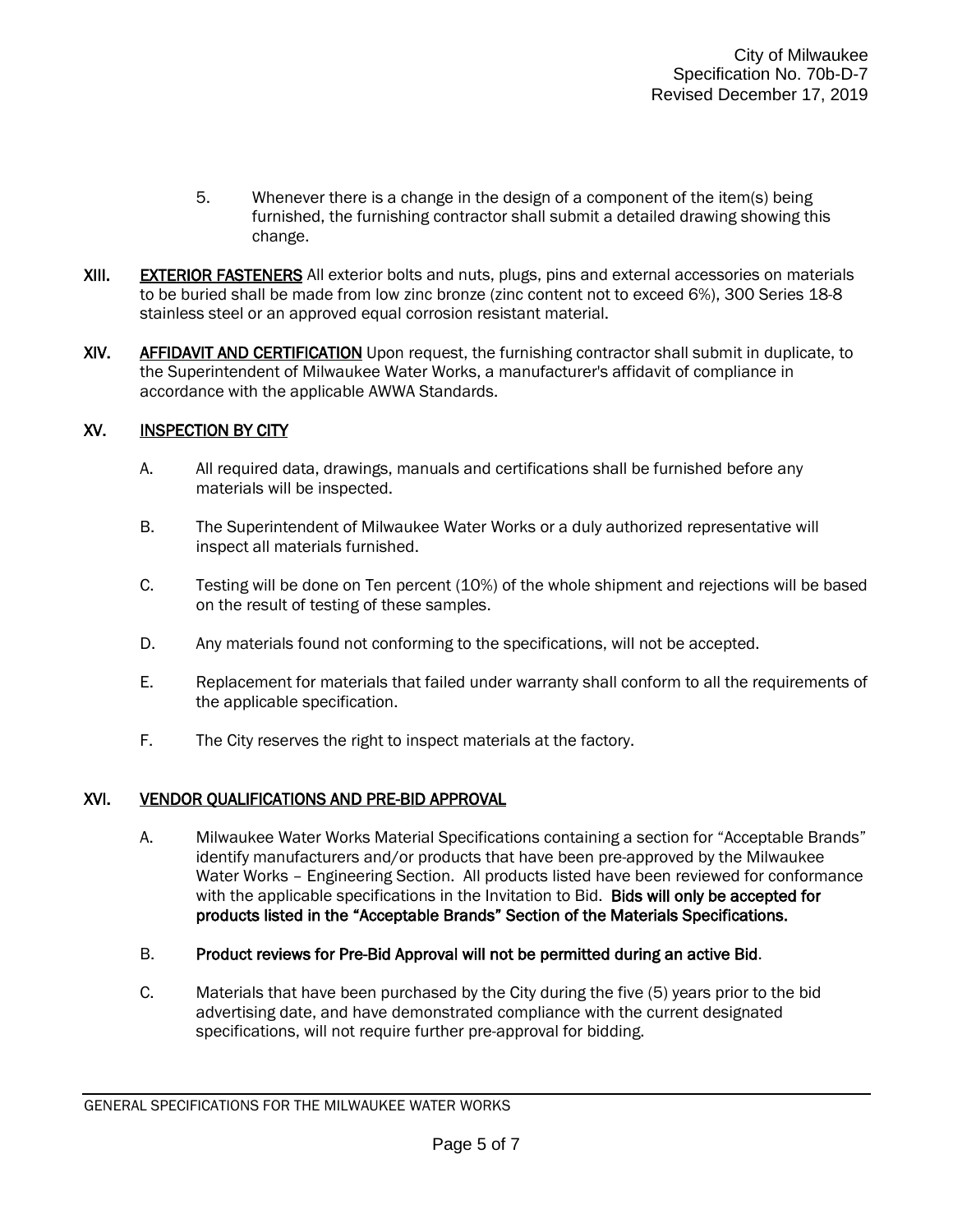D. Potential bidders interested in obtaining materials approval prior to bid advertising shall submit their request to:

> Superintendent Milwaukee Water Works 841 N. Broadway, Room 409 Milwaukee, WI 53202

- E. Manufacturers requesting Pre-Bid Approval shall provide regular production models of their product at no cost to the Milwaukee Water Works. Arrangements for delivery should be coordinated with Water Engineering and delivered in accordance with Section X of this specification. Upon written request, the materials submitted can be returned following testing and evaluation at the bidder's expense. Product submittals for Pre-Bid Approval will not be permitted during an active Bid.
- F. The manufacturer's representative shall submit all documentation required in this specification as well as the corresponding material specification for the product that is being evaluated.
- G. Water Engineering will perform all testing and disassembly of the product to determine compliance with the MWW material specification. Upon completion of the testing, the manufacturer's representative shall receive a copy of the evaluation report indicating acceptance or rejection of the product.
- H. Upon acceptance the manufacturer's name and product model number will be added to the "Acceptable Brands" section of the corresponding material specification.
- I. Upon rejection the manufacturer shall not be allowed to submit the same product for evaluation for a period of 2 years. Prior to reevaluation, the manufacturer shall provide documentation that they have addressed all deficiencies identified in the evaluation report.
- XVII. QUALITY Vendors and/or the manufacturers of materials supplied to the City of Milwaukee shall inspect all of the materials for compliance with the appropriate City specifications prior to their shipment to the City.
	- A. Materials that are found to be non-compliant for whatever reason will be rejected and returned for full credit, including shipping costs.
	- B. Vendors and/or manufacturers who ship materials that are found to be non-complaint will also be responsible for the following:
		- 1. Reimbursing the City for the cost of inspecting the materials that are rejected.
		- 2. Reimbursing the City for the difference in cost between the open market and the bid price for the rejected materials.